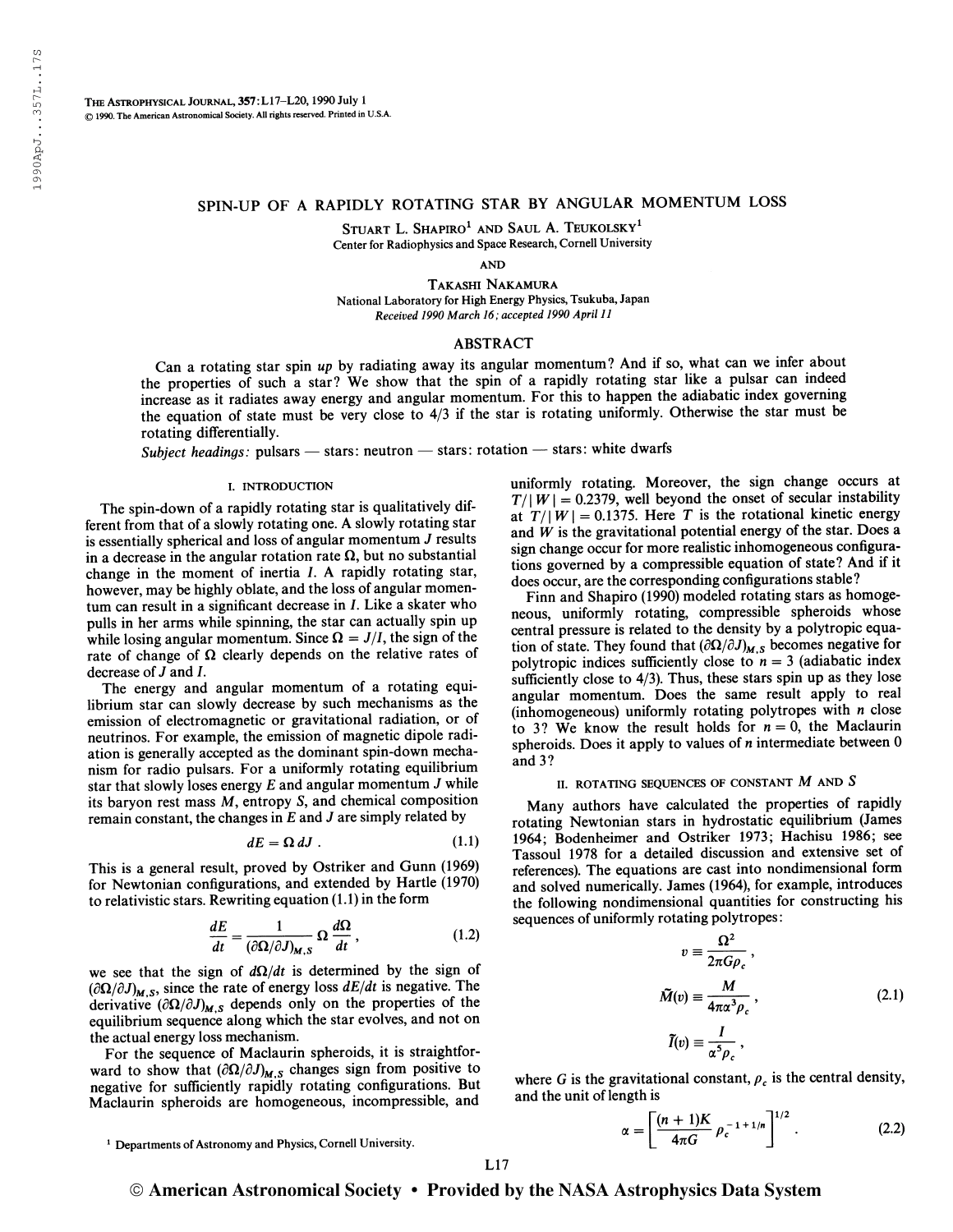1990ApJ...357L..17S

Here

$$
K = \frac{P}{\rho^{1+1/n}}
$$
 (2.3)

is the polytropic constant, a measure of the entropy, and  $P$  is the pressure. James tabulates nondimensional model parameters for several values of  $n$  along sequences of monotonically varying rotation parameter  $v$ . However, these numerical sequences do not correspond to true evolutionary sequences of stars that lose angular momentum at fixed rest mass and entropy. To convert the tabulated sequences to evolutionary sequences, we introduce an alternative set of nondimensional parameters:

$$
\Omega^* = \frac{\Omega}{[2\pi G \rho_c(0)]^{1/2}} = \left[\frac{\tilde{M}(0)}{\tilde{M}(v)}\right]^{n/(3-n)} v^{1/2},
$$
  

$$
J^* = \frac{J}{M\alpha^2(0)[2\pi G \rho_c(0)]^{1/2}} = \frac{\tilde{I}(v)v^{1/2}}{4\pi \tilde{M}(v)} \left[\frac{\tilde{M}(0)}{\tilde{M}(v)}\right]^{(2-n)/(3-n)}.
$$
 (2.4)

Here the notation (0) denotes the nonrotating spherical member of the sequence with the same value of  $M$ ,  $K$ , and  $n$ . For each value of  $n$ , uniformly rotating stars which slowly lose J move along a unique equilibrium curve in the  $\Omega^*$ -J\* plane, parameterized by  $v$  and given by equations (2.4). Hachisu (1986) uses a different set of nondimensional quantities from James. However, he provides enough tabulated parameters so that we can also convert his numerical sequences into evolutionary sequences of  $\Omega^*$  versus  $J^*$ .

The  $n = 0$  Maclaurin sequence in these units is

$$
\Omega^* = \left[ \frac{(1 - e^2)^{1/2}}{e^3} (3 - 2e^2) \sin^{-1} e - \frac{3(1 - e^2)}{e^2} \right]^{1/2},
$$
  

$$
J^* = \frac{12}{5} \frac{1}{(1 - e^2)^{1/3}} \Omega^*,
$$
 (2.5)

where *e* is the eccentricity of the spheroid,  $0 \le e \le 1$ . In terms of e, the ratio  $T/|W|$  is given by

$$
\frac{T}{|W|} = \frac{3}{2e^2} \left[ 1 - \frac{e(1 - e^2)^{1/2}}{\sin^{-1} e} \right] - 1 \,. \tag{2.6}
$$

The curve  $\Omega^*$  versus  $J^*$  has a turning point at  $e = 0.9300$ , corresponding to  $T/|W| = 0.2379$ , beyond which  $d\Omega^*/dJ^*$  is negative.

In Figure 1 we plot  $\Omega^*$  versus  $J^*$  for equilibrium sequences of uniformly rotating stars of constant  $M$  and  $S$  for various values of polytropic index *n*. The  $n = 0$  curve is given by the Maclaurin equations (2.5). The other curves are determined from the tabulations of James (1964) and Hachisu (1986). Since the nondimensional tabulated functions  $\tilde{M}(v)$  and  $\tilde{I}(v)$  are smooth and slowly varying as  $n \rightarrow 3$ , we use their values for  $n = 3$  to construct the curves  $n = 2.9$ ,  $n = 2.95$ , and  $n = 2.97$ . Most of the variation in the curves comes from the explicit appearance of  $n$  in equations (2.4). Note that the limiting case  $n = 3$  reduces to a single point: for a given mass and entropy, there is a unique equilibrium configuration  $(\Omega^*, J^*)$ . (Recall that in the spherical case  $\Omega^* = J^* = 0$ , there is a single mass for each entropy constant K when  $n = 3$ .)

Each polytropic sequence is plotted up to the termination point at which the centrifugal force balances the gravitational attraction at the equator. (The termination point for  $n = 0$  is off the scale of the plot.) There exist additional sequences of



FIG. 1.—Variation of  $\Omega^*$  vs.  $J^*$  along uniformly rotating equilibrium sequences of constant  $M$  and  $S$ . The solid lines show the sequences for various values of polytropic index  $n$ . The dotted lines mark the onset of nonaxisymmetric instabilities of various mode number m.

ring and highly flattened, concave-hamburger structures beyond this point (Fukushima et al. 1980; Hachisu 1986), but they do not smoothly join onto the slowly rotating sequence. In addition, they have high values of  $T/|W|$  and hence are unstable.

The figure shows the turning point in  $\Omega^*$  versus  $J^*$  for the  $n = 0$  Maclaurin sequence discussed above. It also reveals the existence of a turnover for the nearby sequences  $n = 0.1, 0.5$ , and for the sequences with  $n$  close to 3. The latter can be understood by using equations (2.4) to calculate the slope along the equilibrium sequence. For any  $n$  we have

$$
\frac{J}{\Omega} \left( \frac{\partial \Omega}{\partial J} \right)_{M,S} = \frac{d \ln \Omega^*}{d \ln J^*} \n= \left( -\frac{n}{3-n} \frac{d \ln \widetilde{M}}{dv} + \frac{1}{2v} \right) / \left( \frac{d \ln \widetilde{I}}{dv} + \frac{2n-5}{3-n} \frac{d \ln \widetilde{M}}{dv} + \frac{1}{2v} \right).
$$
\n(2.7)

The limit  $n \rightarrow 3$  gives

$$
\frac{d\ln\Omega^*}{d\ln J^*} \to -\frac{n}{2n-5} \to -3 \ , \quad n \to 3 \ . \tag{2.8}
$$

In fact, for  $n \ge 2.5$  all the terms in equation (2.7) are positive except the first term in the numerator. Thus the slope will be negative for a given value of  $v$  if  $n$  is sufficiently close to 3. Interestingly, there are no turnovers for values of  $n$  well inside the interval 0-3.

Are any of the models beyond the turning points on the equilibrium curves stable? Several authors have analyzed the stability of uniformly rotating polytropes. Usually only the  $m = 2$  nonaxisymmetric mode is important (see Tassoul 1978) for a discussion and references), but it is reached only when  $n \lesssim 0.808$ . For rapidly rotating stars like millisecond pulsars, the modes with  $m \lesssim 5$  are relevant, because they are the modes driven unstable by gravitational radiation (Ipser and Lindblom 1989 and references therein). We have used the critical values of  $T/\vert W\vert$  tabulated by Managan (1985), Imamura,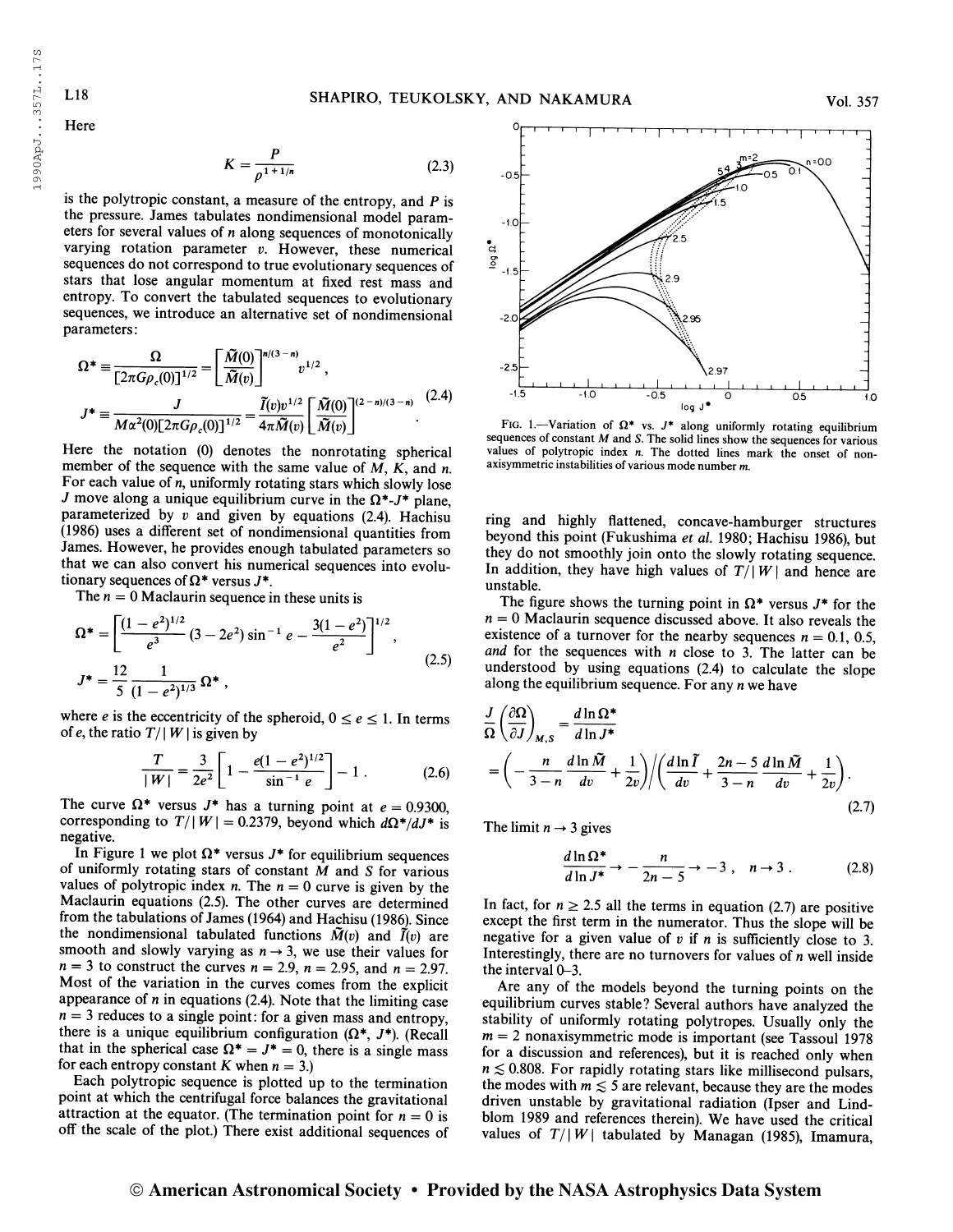19 90ApJ. . .357L. .173

1990ApJ...357L..17S

Friedman, and Durisen (1985), and Ipser and Lindblom (1990) to plot the curves in Figure <sup>1</sup> at which the configurations become unstable for various modes m. For n close to 0, all models beyond the turning points are clearly unstable. However, for n close to 3 there are models beyond the turning points that are stable. We have therefore demonstrated that if an isolated uniformly rotating star is observed to be spinning up, then it must have an equation of state with n very close to 3, i.e., adiabatic index  $\Gamma$  very close to 4/3.

#### III. DIFFERENTIAL ROTATION

The above conclusion could be altered if the star is undergoing *differential* rotation. After all, the angular velocity of a satellite in Keplerian orbit about a central mass increases if the satellite loses angular momentum. We thus expect that spin-up of a differentially rotating star losing J might occur under more general circumstances than for a uniformly rotating star.

As confirmation, consider the  $n = 1.5$  equilibrium models of Hachisu (1986) plotted in Figure 2. The three sequences correspond to three different rotation laws:  $u$  for uniform rotation and  $v$  and  $j$  for two distinct differential rotation laws. The dashed portions of each curve represent toroidal configurations. The spheroidal portion of the  $u$  sequence terminates when centrifugal force balances gravitational attraction at the equator. The toroidal portion is not continuously connected to the spheroidal part. The dots mark the points at which  $T/|W| = 0.14$  on each sequence. The spheroidal portion of the u sequence does not reach this point, while the toroidal part is well beyond this point. The point  $T/\|W\| = 0.14$  is the approximate location of the onset of the  $m = 2$  mode of secular instability for all of these configurations (see, e.g., Ostriker and Bodenheimer 1973; Bardeen et al. 1977). The instability points for the  $m > 2$  modes have been computed only for the u sequence (see Fig. 1).

As discussed in  $\S$  II, the spheroidal portion of the  $u$  sequence for  $n = 1.5$  does not have a turning point where  $(\partial \Omega / \partial J)_{M, S}$  = 0. While the slope of the toroidal portion is negative, it is well



FIG. 2.—Variation of  $\Omega^*$  vs.  $J^*$  along several rotating equilibrium sequences of constant M and S for  $n = 1.5$ . The curve labeled u corresponds to uniform rotation, while the curves labeled  $v$  and  $j$  correspond to the  $v$  and  $j$ differential rotation laws of Hachisu (1986). The solid portions of each sequence show the spheroidal models, while the dashed portions are toroidal configurations. The solid dots mark the onset of the  $m = 2$  instability at  $T/|\tilde{W}| \approx 0.14.$ 



FIG. 3.—Variation of  $\Omega^*$  vs.  $J^*$  along several rotating white dwarf sequences. Each curve is labeled by the mass  $M$ . Curves labeled by  $u$  correspond to uniform rotation. Curves labeled by d1 correspond to the  $n' = 0$ differential rotation law of Ostriker and Tassoul (1969). Curves labeled by d2 correspond to their  $n' = 3/2$  differential rotation law. The solid dots mark the onset of the  $m = 2$  instability at  $T/|W| \approx 0.14$ .

beyond the instability point. However, there do exist spheroidal configurations on the  $v$  sequence which have negative slopes and are stable to the  $m = 2$  mode. While these configurations may still be unstable to higher m modes, it nevertheless seems plausible that there may exist stable, differentially rotating stars which can undergo spin-up for  $n$  quite different from  $3$ . Such behavior depends crucially on the rotation law; it does not occur along the j sequence. Moreover, an evolving star may move off a particular sequence if the differential rotation law changes. The closer  $n$  becomes to 3, however, the less sensitive is the dependence on the rotation law.

#### iv. white dwarfs: a numerical demonstration

The most interesting application of the possibility of spin-up via angular momentum loss is to radio pulsars. However, most of the numerical computations ofrealistic stars governed either by uniform or differential rotation and by a reliable equation of state have been carried out for white dwarfs (see, e.g., James 1964; Ostriker and Tassoul 1969; Durisen 1975; Hachisu 1986). These detailed models illustrate all of the general conclusions reached above.

For example, in the case of uniform rotation, rapidly rotating stars near the Chandrasekhar limit of 1.4  $M_{\odot}$  will spin up as they lose  $E$  and  $J$ . Such stars are supported by relativistically degenerate electrons and so have  $n \approx 3$  and are stable. Low-mass white dwarfs, by contrast, will not exhibit this behavior since  $n$  is closer to 1.5. These expectations are borne out in Figure 3, where uniformly rotating white dwarfs of various masses are denoted by a u.

By contrast, in the case of differential rotation we expect that even stars of low mass can undergo spin-up. Both differentially rotating models, denoted dl and d2 in the figure, spin up at high  $J^*$  for  $M = 1.13 M_{\odot}$ , whereas uniformly rotating models with the same mass do not. Note that the turning points on these two sequences occur well before the  $m = 2$  instability points. With sufficient differential rotation, one can have equilibrium white dwarfs with masses well above the Chandrasekhar limit. The  $M = 2.26 M_{\odot}$  curve shows such a sequence. It